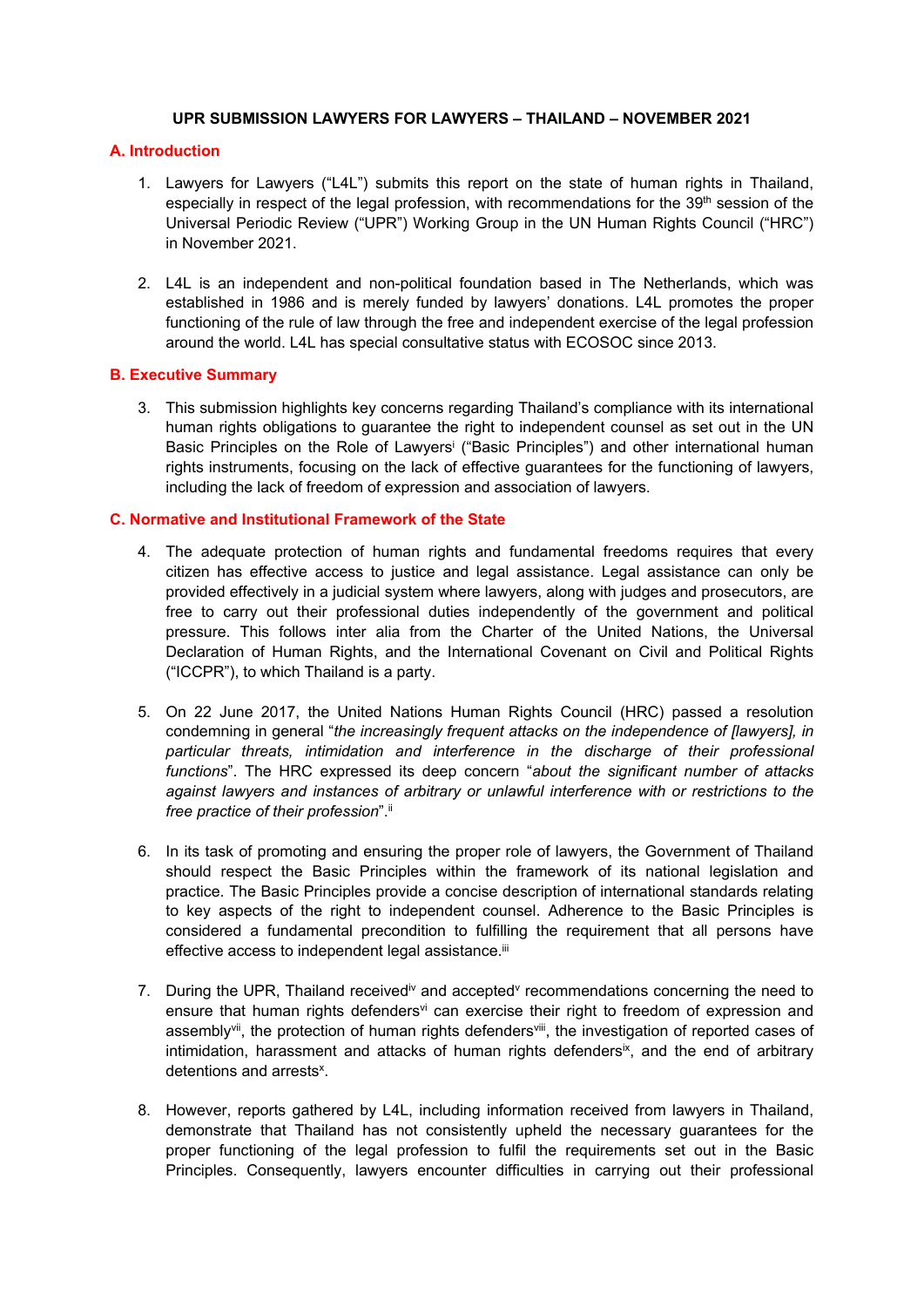duties. This also undermines the proper functioning of the judicial system, including the right to fair trial and effective access to justice.

## **D. No Effective Guarantees for the Functioning of Lawyers**

- *i) Difficulties with access to clients*
- 9. Lawyers for Lawyers was informed by lawyers from Thailand that they often experience difficulties with access to their clients in detention.
- 10. The Basic Principles provide that governments "*shall ensure that all persons arrested or detained, with or without criminal charge, shall have prompt access to <sup>a</sup> lawyer, and in any case not later than forty-eight hours from the time of arrest or detention*" xi . In addition, the Basic Principles provide that *"[A]ll arrested, detained or imprisoned persons shall be provided with adequate opportunities, time and facilities to be visited by and to communicate and consult with <sup>a</sup> lawyer, without delay, interception or censorship and in full confidentiality*". The right to meet with a lawyer is also a right protected under the Thai Criminal Procedure Code<sup>xii</sup>.
- 11. According to our information, lawyers in Thailand encounter problems with access to their clients. It has been reported during the protests taking place on <sup>a</sup> large scale from October 2020 to March 2021, many individuals (at least 179 people) <sup>1</sup> were arrested and detained by the police officers at the Border Patrol Police Region1, in <sup>a</sup> province outside of the capital and not an official police station under Thai Criminal Procedure Code. In order for them to meet with their clients, lawyers need to travel approximately an hour from Bangkok to the camp, and when they arrive they often have to wait one to five hours before they can access their clients. Lawyers were compelled by police inside the camp to leave their mobile phones before meeting their lawyers, resulting in difficulties to communicate to the outside world and concerns on their safety and security.
- 12. Moreover, law enforcement officers sometimes do not communicate the exact whereabouts of clients. As the clients sometimes don't know where they are being held themselves, it is nearly impossible to request assistance of <sup>a</sup> lawyer. It was reported that officials sometimes communicate <sup>a</sup> location where clients are being held to their lawyers, and upon arrival the lawyer is informed that the client is transferred to another location, severely delaying the meeting between lawyer and client.
- *ii) Lack of respect for lawyer-client confidentiality*
- 13. The Basic Principles provide that "*all arrested, detained or imprisoned persons shall be provided with adequate opportunities, time and facilities to be visited by and to communicate and consult with <sup>a</sup> lawyer, without delay, interception or censorship and in full confidentiality*. Such consultations may be within sight, but not within the hearing, of law enforcement officials" and "governments shall recognize and respect that all communications and consultations between lawyers and their clients within their professional relationship are confidential"<sup>xiii</sup> Furthermore, the UN Human Rights Committee stated in its General Comment No.32 on Article 14 of the ICCPR that "*the right to communicate with counsel requires that the accused is granted prompt access to counsel. Counsel should be able to meet their clients in private and to communicate with the accused in conditions that fully respect the confidentiality of their communications*" xiv .
- 14. It has been reported that when detained clients are meeting with their lawyer, officers sometimes stand in the corner of the room and will move closer to the lawyer and client in an

<sup>1</sup> <https://tlhr2014.com/en/archives/26177>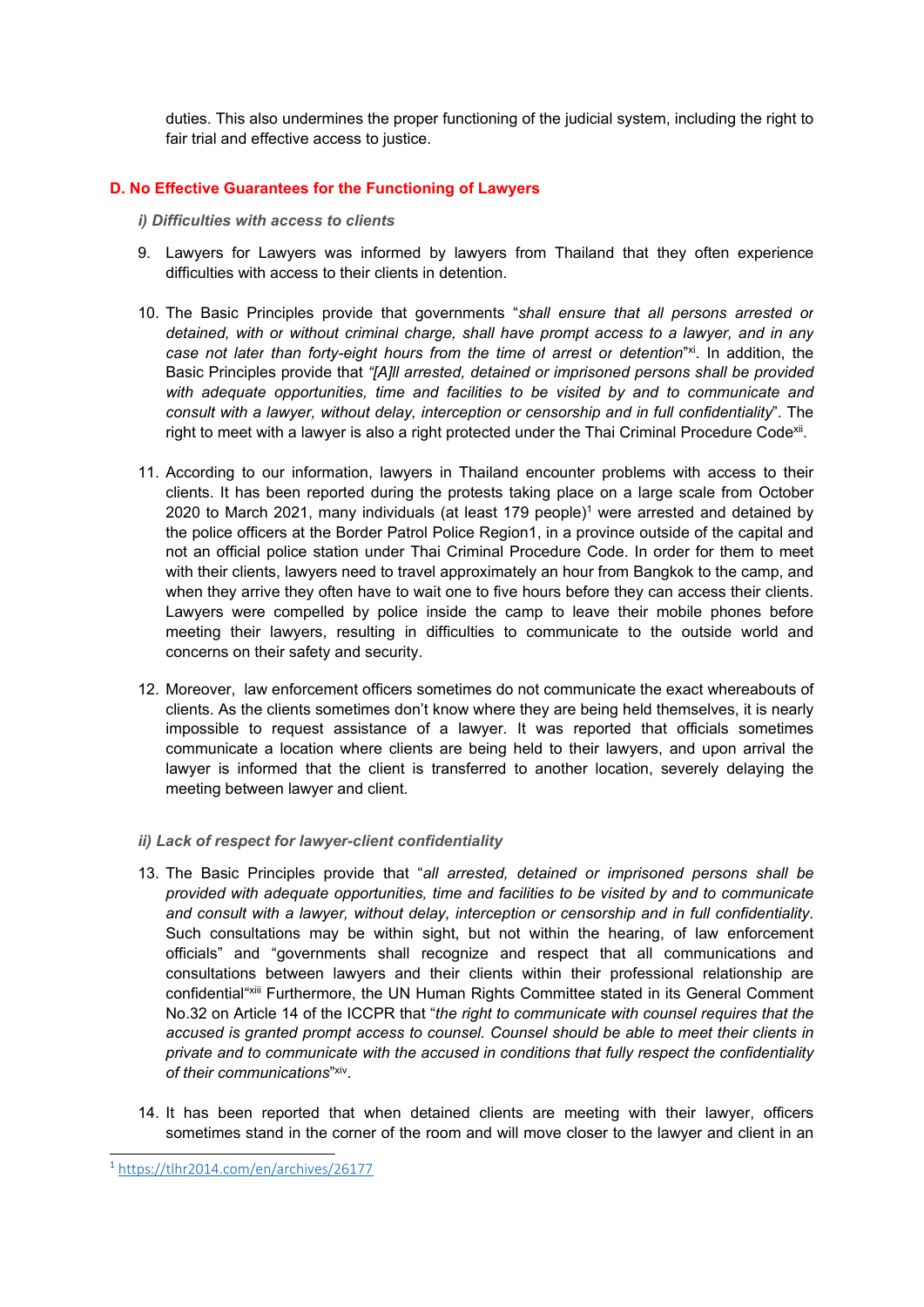attempt to monitor the lawyer and client, and record the conversation. When lawyers communicate to the police officers that there is <sup>a</sup> need for private time between lawyer and client, officers will say something along the lines of "*you can talk with your client, but we will just stand here*".

- *iii) Harassment and intimidation of lawyers*
- 15. Article 16 of the Basic Principles states that governments must "*ensure that lawyers are able to perform all of their professional functions without intimidation, hindrance, harassment or improper interference (…) and shall not suffer, or be threatened with, prosecution or administrative, economic or other sanctions for any action taken in accordance with recognized professional duties, standards and ethics*" xv .
- 16. L4L has been informed by lawyers in Thailand that they are subjected to threats, intimidation, and improper interference or attempts to pressure them by members of law enforcement agencies, or the military. This is demonstrated by the following examples:

## *Lawyers of Thai Lawyers for Human Rights (TLHR)*

*Following the mass demonstration in 2020, TLHR'<sup>s</sup> volunteer lawyers were monitored and visited at their homes by police officers. A police officer visited <sup>a</sup> lawyer'<sup>s</sup> house without identifying his unit but claiming to be an investigative officer. Also, some lawyers were visited by police officers and warned not to participate in any political activities.*

17. Some lawyers are the subject of criminal investigations and prosecution in connection to their legitimate activities. Impunity for the enforced disappearance of Thai human rights defenders, including lawyers, is still <sup>a</sup> major concern. Also, Thai lawyers have been subjected to legal harassment based on acts performed in their professional capacity. Lawyers should never be identified with their clients or their clients causes as <sup>a</sup> result of discharging their function. This is illustrated by the following cases:

## *Mr. Somchai Neelapaijit*

*Somchai Neelapaijit disappeared on 12 March 2004, one day after he had publicly accused the police of torturing his detained clients. Since then, nothing has been heard of him. Shortly after the disappearance of Mr. Neelapaijit, five police officers were arrested and prosecuted for their alleged involvement. On 11 March 2011, the Appeal Court acquitted all five suspects, even though there seemed to be clear evidence against all five suspects. Subsequently, the Supreme Court acquitted all five suspects on 29 December 2015, denying crucial evidence and refusing to admit Mr. Neelapaijit'<sup>s</sup> relatives as party in the proceedings, which led to the closure of the case. xvi On 5 October 2016, the Department of Special Investigation (DSI) closed the investigation into Somchai'<sup>s</sup> disappearance on the grounds that no perpetrators and no new evidence had been found. On 3 November 2016, Angkhana Neelapaijit, submitted* a letter to the DSI to object to the decision to stop the investigation of the case. However, until *date, no further investigation has been conducted. On 12 March 2021, 17 years after Mr. Neelapaijit'<sup>s</sup> disappearance, Angkhana Neelapaijit submitted <sup>a</sup> new letter to the DSI requesting further investigation of the case. After 17 years, this case remains unresolved and the perpetrators unpunished. On 25 April 2017, the UN Human Rights Committee expressed its concern about widespread impunity for enforced disappearances of Thai human rights defenders, including Mr. Neelapaijit, and the slow progress in investigating such cases. xvii*

## *Mr. Nakorn Chompuchart and Mr. Sira Osottham*

*In November 2018, Natural Fruit limited company issued <sup>a</sup> claim for misuse of the right to justice against lawyers Nakorn Chompuchart and Sira Osottham, requesting for <sup>a</sup> compensation of damages of 50,000,000 Baht, which amounts to nearly 1.5 Million Euros. This claim is related to the legal services provided to their client, Andy Hall, <sup>a</sup> migrant rights*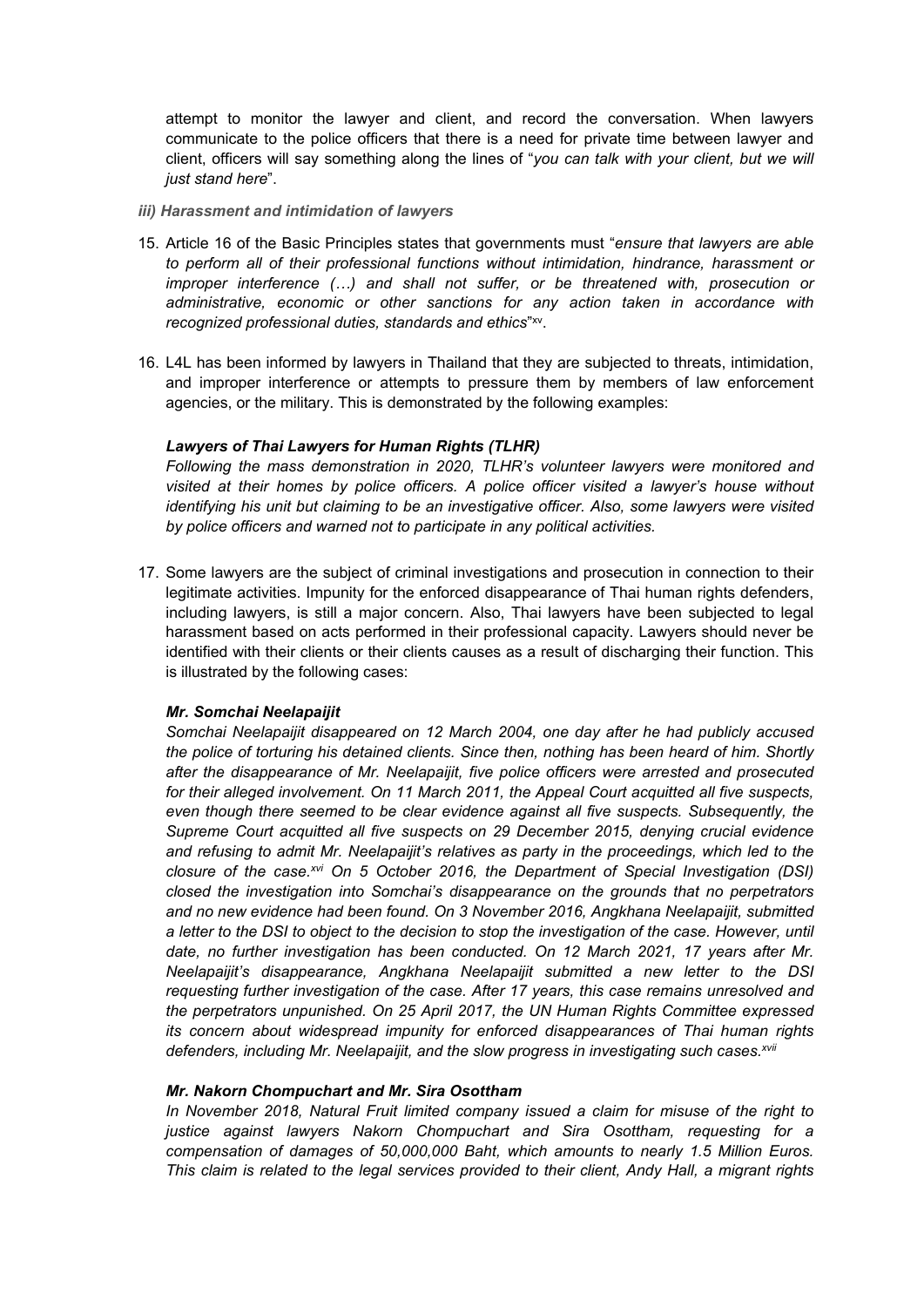*activist who reported on human rights abuses towards migrant workers who were employed at Natural Fruit. When Natural Fruit accused Mr. Hall of defamation and 'intentional input or alteration of inauthentic computer data', Mr. Chompuchart and Mr. Osottham filed <sup>a</sup> counter claim against Natural Fruit for abusing false evidence before the court. Natural Fruit responded by initiating claims alleging misuse of the right to justice against the lawyers themselves. Furthermore, if convicted, Mr. Chompuchart and Mr. Osottham would not have been able to perform their professional activities anymore. On 8 June 2020, the court dismissed the case completely, and ruled that Mr. Chompuchart and Mr. Osottham had merely used their right to justice.*

#### *Sirikan Charoensiri*

*Sirikan Charoensiri is the co-founder of TLHR <sup>a</sup> lawyers' collective founded shortly after the military coup on 22 May 2014 to provide legal aid and monitor the human rights situation in Thailand. Sirikan Charoensiri represented 14 students carrying out peaceful protests in May 2015 and calling for democracy and an end to military rule. In February 2016, Ms. Charoensiri was charged with "concealing evidence" and "refusing to comply with official orders", because* she refused to let the police search her car without a warrant during the night of 27 June 2015. *This case was pending for over three years at the Prosecutor'<sup>s</sup> Office, where Ms. Charoensiri was required to report periodically. On 21 August 2019, after 12 postponements of the case, the Prosecutor decided not to indict Ms. Charoensiri. xviii However, police charges are still pending against Ms. Charoensiri since July 2016 at the Chanasongkram Bangkok police station for allegedly "submitting <sup>a</sup> false report to the police", comprising of <sup>a</sup> complaint of malfeasance in office against police officers for illegally impounding her car on 27 June 2015. xix Another case that is still pending in March 2021 was brought against Ms. Charoensiri on 27 September 2016, for allegedly violating <sup>a</sup> ban on political gathering of five persons or more under the Head of the NCPO Order 3/2015 and sedition under Section 116 of Thai Criminal Code. All charges are related to the same peaceful protests in 2015. xx*

*18.* The continuous postponement of legal proceedings, as in the case against Ms. Charoensiri, has <sup>a</sup> chilling effect on the lawyers' profession and undermines the right to be brought promptly before <sup>a</sup> judge or other officer authorized by law to exercise judicial power and to be entitled to trial within a reasonable time*. xxixxii*

## **E. Freedom of Expression and Assembly of Lawyers**

- 19. Lawyers, like any other individual, have the right to freedom of expression and assembly. The Basic Principles provide that "*lawyers like other citizens are entitled to freedom of expression, belief, association and assembly"*. In particular, they shall have the right to take part in public discussion of matters concerning the law, the administration of justice and the promotion and protection of human rights and to join or form local, national or international organizations and attend their meetings, without suffering professional restrictions by reason of their lawful action or their membership in a lawful organization $^{\mathsf{xxiii}}$
- 20. The freedom of expression that lawyers enjoy in connection to their professional functions should not only be guaranteed in light of the rights of the lawyer, but also in protection of the rights of their clients. Some lawyers in Thailand have faced disciplinary proceedings in connection to them exercising their right to freedom of expression and assembly. This is demonstrated by the following case:

#### *Mr. Anon Nampha*

*Mr. Arnon Nampha is <sup>a</sup> lawyer and human rights defender, who is currently remanded during trial as <sup>a</sup> result of exercising his freedom of peaceful assembly and freedom of expression. On 7 August 2020, after Arnon'<sup>s</sup> participating in <sup>a</sup> peaceful protest at the Democracy Monument on 3 August 2020, <sup>a</sup> complaint was filed with the Lawyers Council of Thailand against Mr. Arnon Nampa by Mr. Aphiwat Khanthong, Assistant Minister in the Office of the Prime*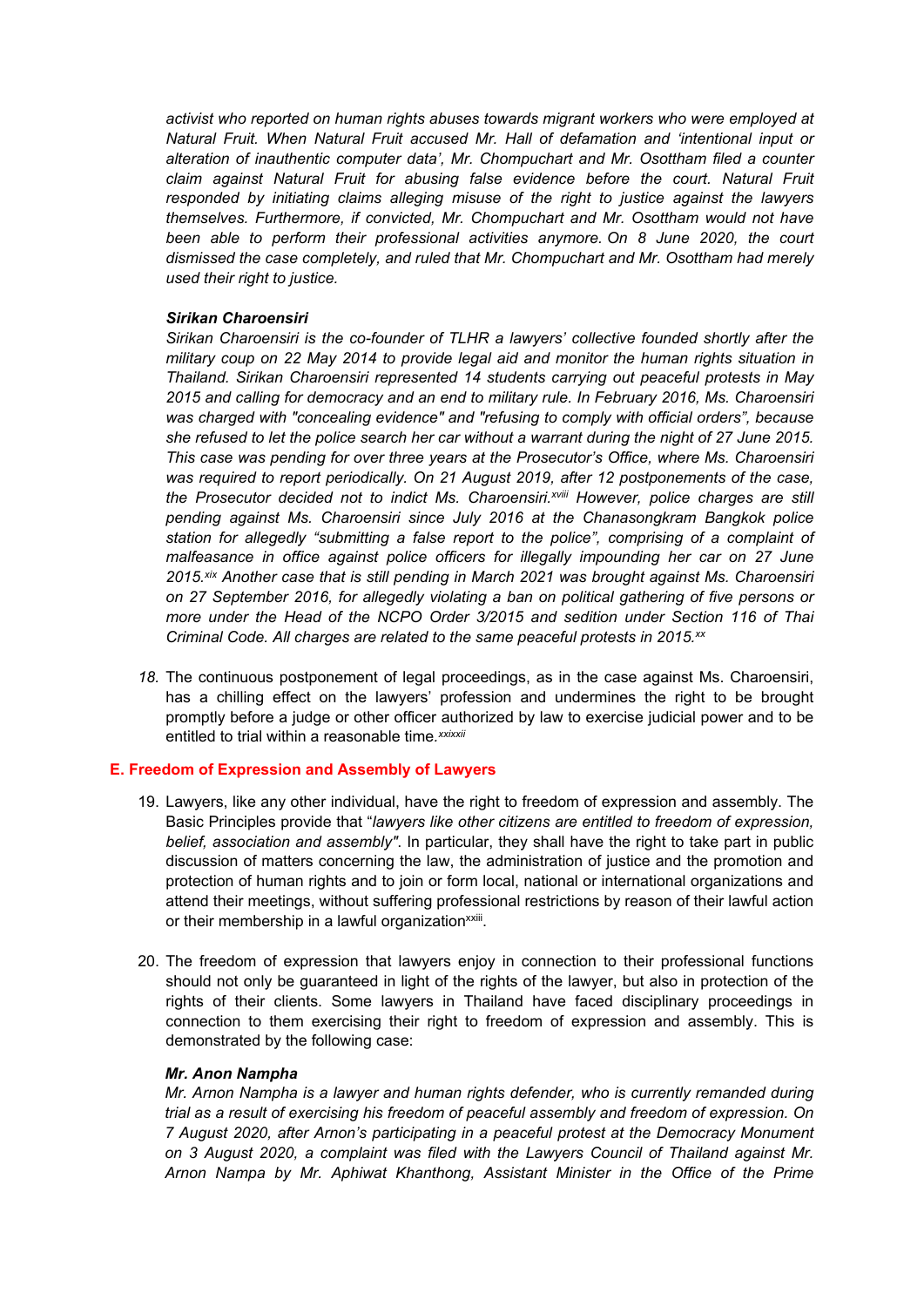*Minister, who claimed to be acting in his capacity as private attorney. Mr. Aphiwat Khanthong alleged that Mr. Arnon Nampa violated the Lawyers Council of Thailand'<sup>s</sup> disciplinary rules, as his behaviour would "incite, intend to cause unrest, distort information and insult on the monarchy". Since 9 February 2021, Mr. Nampa has been remanded at Bangkok Remand Prison after indictment in <sup>a</sup> protest case and Court denied his bail requests. In late 2020, Mr. Nampa had been arrested and detained for several days in connection to his participation in peaceful pro-democracy demonstrations. xxiv*

# **E. Professional association of lawyers**

- 21. Professional associations of lawyers have <sup>a</sup> vital role to play in upholding professional standards and ethics, protecting their members from persecution and improper restrictions and infringements, providing legal services to all in need of them.<sup>xxv</sup> The executive body of the professional association must exercise its functions without external interference.<sup>xxv</sup>
- 22. L4L was informed that the Lawyers Council of Thailand has not always provided adequate protections for Thai (human rights) lawyers, when their rights and privileges are not being respected. The Lawyers Council must take into account and respect international law and internationally recognized principles on the role of lawyers. Moreover, its role as an independent legal institution should be at the forefront as there is <sup>a</sup> strong need in the Thai legal community for disciplinary proceedings to be independent, impartial, fair, and based on clearly established standards of conduct.

# **F. Recommendations to the Government of Thailand:**

- c **Take immediate measures to ensure that sufficient safeguards are in place, both in law and in practice, to guarantee the full independence and safety of lawyers and their effective protection against any form of retaliation in connection with their professional activity.**
- e **Immediately take effective measures necessary to ensure that crimes, harassment, infringements and other violations against lawyers are effectively investigated and publicly condemned at all levels, and that the perpetrators of such acts are prosecuted.**
- c **Refrain from any actions that may constitute harassment, persecution, or undue interference in the work of lawyers, including their criminal prosecution on improper grounds such as the expression of critical views or the nature of the cases that the lawyer is involved in.**
- **Take immediate measures to guarantee the effective protection of the right of freedom of expression of lawyers as set out in article 23 of the Basic Principles, in particular their right to take part in public discussion of matters concerning the law, the administration of justice and the promotion and protection of human rights, without suffering professional restrictions by reason of their lawful action.**
- $\bullet$  **Take immediate measures to guarantee that the Lawyers Council of Thailand can play their vital role in protecting their members from persecution and improper restrictions and infringements.**

i The Basic Principles were unanimously adopted by the Eighth United Nations Congress on the Prevention of Crime and the Treatment of Offenders in Havana, Cuba on September 7, 1990. Subsequently, the UN General